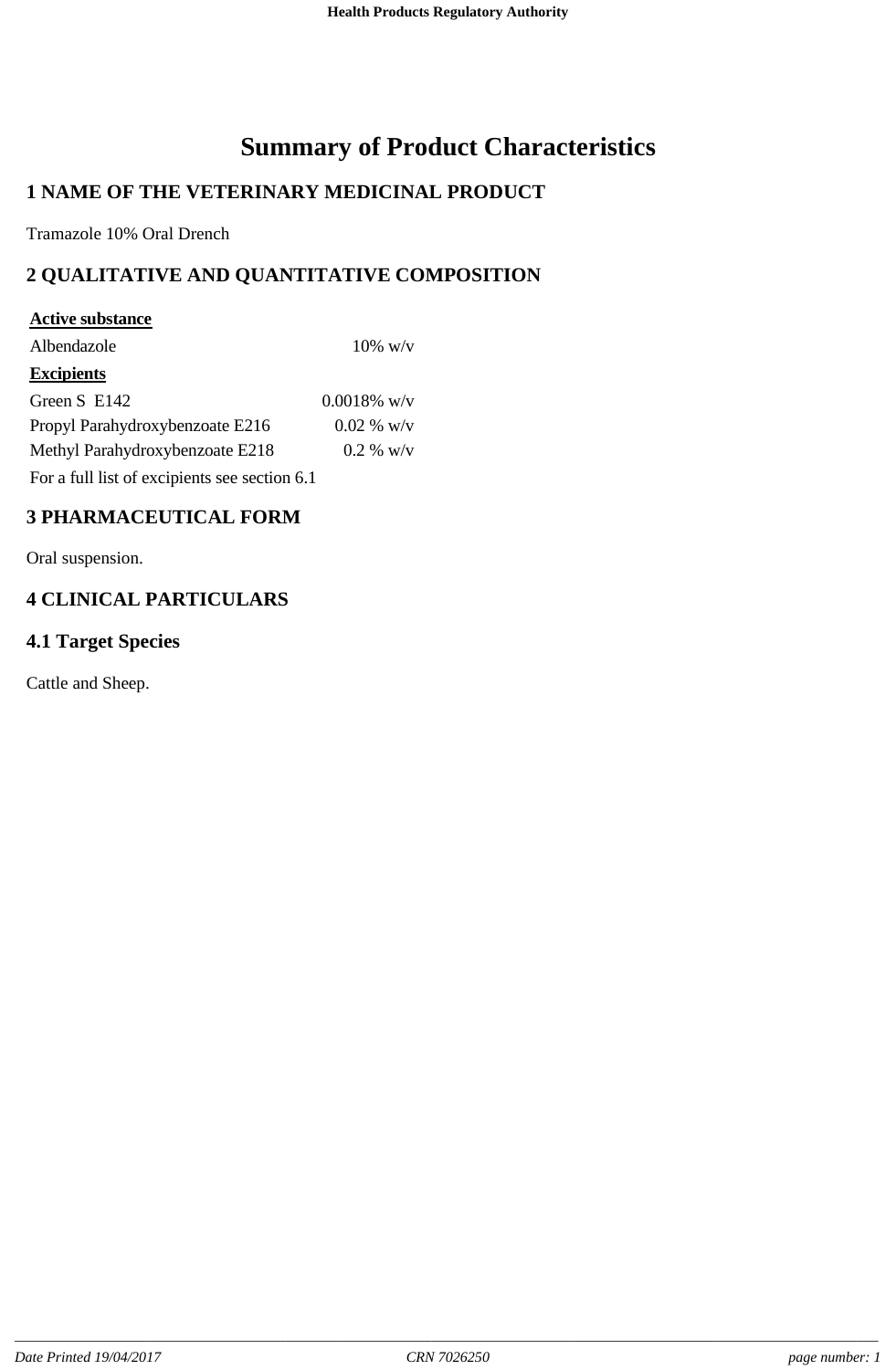### **4.2 Indications for use, specifying the target species**

Tramazole 10% is a broad spectrum multi-purpose anthelmintic for the control of mature and developing immature forms of gastrointestinal roundworms, lungworms, tapeworms and adult liver fluke in cattle and sheep. The product is also ovicidal against fluke and worm eggs.

In **cattle** it is active against the following species:

**Roundworms:** Ostertagia, Haemonchus, Trichostrongylus, Nematodirus, Oesophagostomum, Bunostomum, Cooperia and Strongyloides spp. It is usually effective against inhibited larvae of Cooperia and Ostertagia.

**Lungworms:** Dictyocaulus viviparus

**Tapeworms:** Moniezia spp.

**Adult Liver Fluke:** Fasciola hepatica.

In **sheep** it is active against benzimidazole-susceptible strains of the following species:

**Roundworms:** Ostertagia, Haemonchus, Trichostrongylus, Nematodirus (including N. battus), Chabertia and Oesophagostomum. It is usually effective against inhibited larvae of Ostergia.

**Lungworms:** Dictyocaulus filaria,

**Tapeworms:** Moniezia spp.

**Adult Liver Fluke:** Fasciola hepatica.

Tramazole 10% is ovicidal and will kill fluke and worm eggs, thus reducing pasture contamination.

#### **4.3 Contraindications**

Do not use in animals with known hypersensitivity to the active ingredient.

#### **4.4 Special warnings for each target species**

Not for use in sheep producing milk for human consumption.

Cattle suffering from severe lung damage due to heavy lungworm infestation may continue to cough for some weeks after infection.

Intensive use or misuse of anthelmintics can give rise to resistance. To reduce this risk, dosing programmes should be discussed with your veterinary surgeon.

Care must be taken not to damage the pharyngeal region when dosing, particularly in sheep.

#### **4.5 Special precautions for use**

#### **Special precautions for use in animals**

Not to be diluted or mixed with other products. Avoid the introduction of contamination during use.

#### **Special precautions to be taken by the person administering the veterinary medicinal product to animals**

Direct contact with the skin should be kept to a minimum. Wear suitable protective clothing including impermeable rubber gloves. Wash hands after use.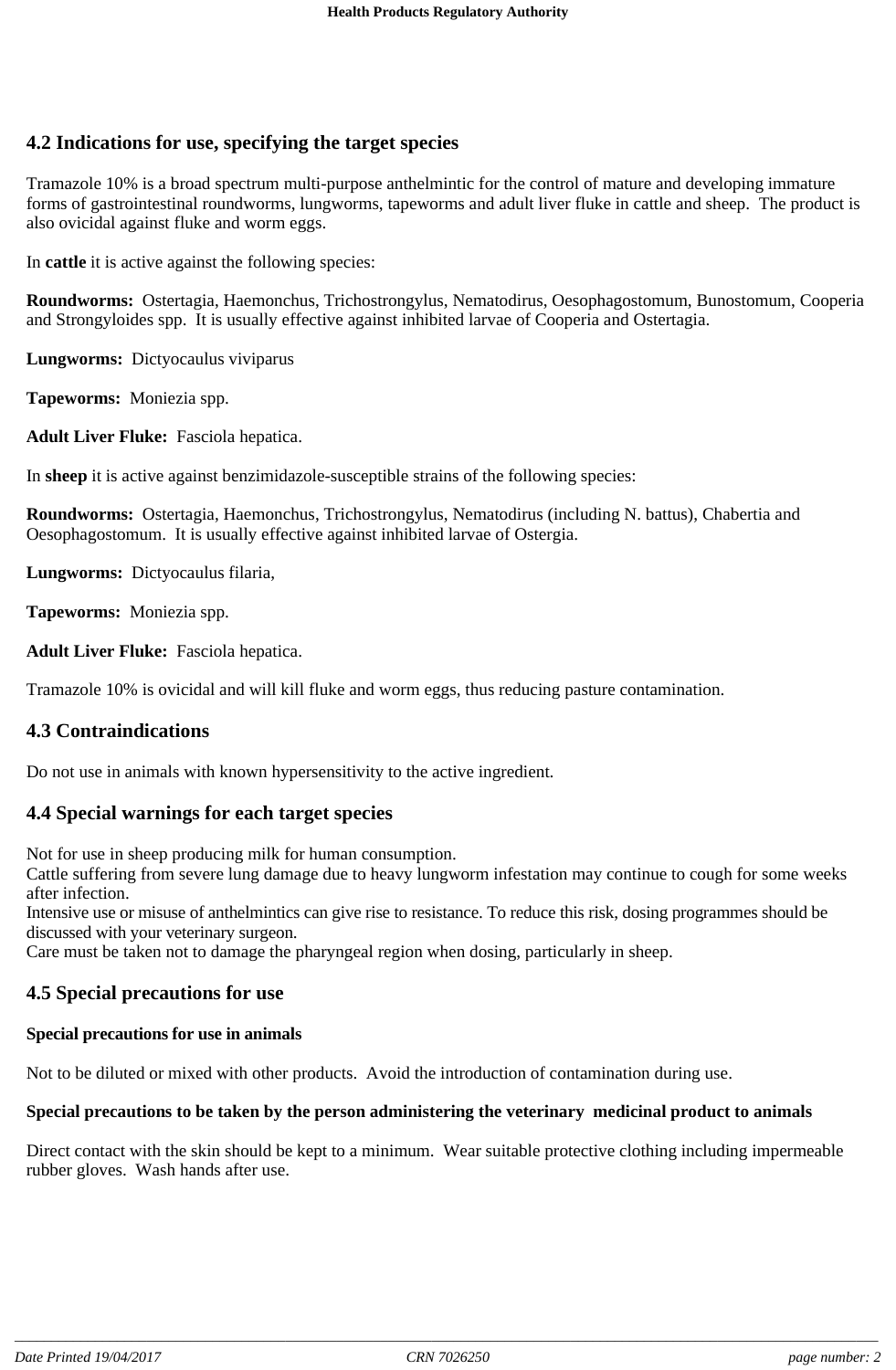### **4.6 Adverse reactions (frequency and seriousness)**

None known.

### **4.7 Use during pregnancy, lactation or lay**

Do not dose ewes at the 'fluke and worm' dose rate, (7.5 mg/kg), during tupping or for 1 month after removing the rams. Tramazole 10% can be safely used during lactation. The use of Tramazole 10% in breeding bulls or pregnant cattle is not expected to interfere with their reproductive performance.

## **4.8 Interaction with other medicinal products and other forms of interaction**

None known.

### **4.9 Amounts to be administered and administration route**

For oral administration using properly calibrated dosing equipment. Shake the container before use. Estimate bodyweight accurately.

**Cattle:**

**Worm dose:** For the control of roundworms, lungworms, tapeworms and fluke and worm eggs.

**Dosage:** Approximately 7.5 mg albendazole per kg bodyweight. (7.5 ml Tramazole 10% per 100 kg bodyweight)

**Fluke and worm dose:** For the additional treatment of adult liver fluke (chronic fascioliasis) in cattle.

**Dosage:** Approximately 10 mg albendazole per kg bodyweight. (10 ml Tramazole 10% per 100 kg bodyweight)

**Sheep:**

**Worm dose:** For the control of roundworms, lungworms, tapeworms, fluke and worm eggs.

**Dosage:** Approximately 5 mg albendazole per kg bodyweight. (1 ml Tramazole 10% per 20 kg bodyweight)

**Fluke and Worm Dose:** For the additional treatment of adult liver fluke (chronic fascioliasis) in sheep.

**Dosage:** Approximately 7.5 mg albendazole per kg bodyweight. (1.5 ml Tramazole 10% per 20 kg bodyweight)

### **4.10 Overdose (symptoms, emergency procedures, antidotes), if necessary**

Not applicable.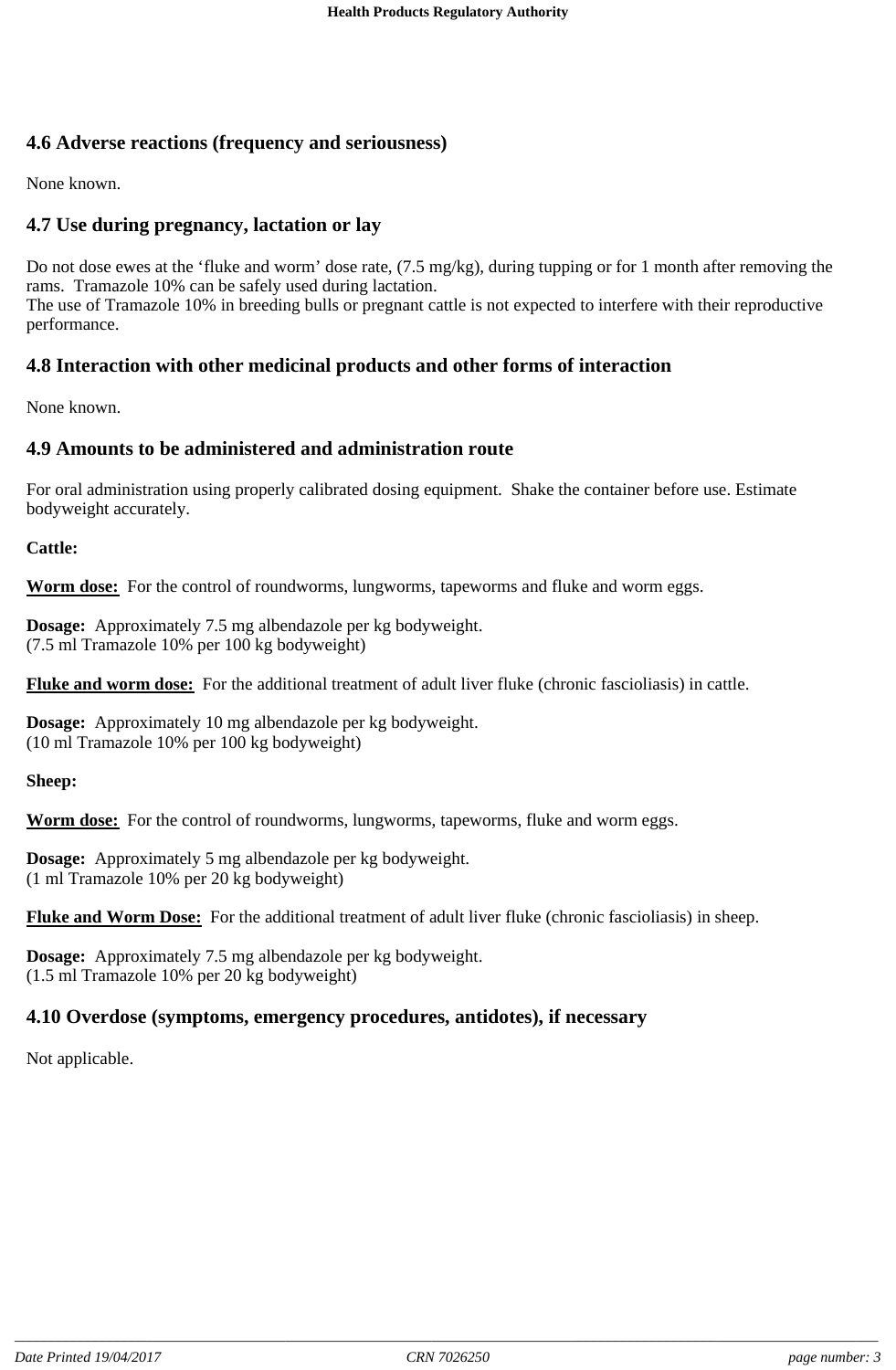### **4.11 Withdrawal Period(s)**

Animals intended for human consumption should not be slaughtered during treatment. Cattle must not be slaughtered for human consumption until 14 days after the last treatment. Sheep must not be slaughtered for human consumption until 4 days after the last treatment. Milk intended for human consumption may be taken from cows only from 60 hours after the last treatment.

### **5 PHARMACOLOGICAL or IMMUNOLOGICAL PROPERTIES**

Pharmacotherapeutic group: Anthelmintics, albendazole.

ATCvet code: QP52AC11

#### **5.1 Pharmacodynamic properties**

Tramazole 10% is a broad spectrum multi-purpose anthelmintic for the control of mature and developing immature forms of gastrointestinal roundworms, lungworms, tapeworm and adult liver fluke in cattle and sheep. The product is also ovicidal against fluke and worm eggs.

Benzimidazoles bind to nematode tubulin, a protein necessary for the formation and viability of microtubules. This occurs primarily in absorptive intestinal cells resulting in the absence of microtubules in the intestinal cells of the nematode, with the result that these cells cannot absorb nutrients, thus causing a consequent reduction in glycogen and effective starvation of the parasites.

Structural differences have been shown to exist between tubulin from mammalian and helminth sources, resulting in the preferential toxicity of albendazole to the helminth and not to the host. Benzimidazoles have also been shown to inhibit the fumurate reductase system of helminths and impair energy production.

#### **6 PHARMACEUTICAL PARTICULARS**

#### **6.1 List of excipients**

Methyl Parahydroxybenzoate Propyl Parahydroxybenzoate Citric Acid Monohydrate Sodium Citrate Green S E142 Xanthan Gum Povidone 90 Polysorbate 20 Propylene Glycol Simethicone Emulsion Purified Water

#### **6.2 Incompatibilities**

None known.

#### **6.3 Shelf-life**

Shelf-life of the veterinary medicinal product as packaged for sale: 3 years.

#### **6.4 Special precautions for storage**

This veterinary medicinal product does not reqire any special storage conditions.